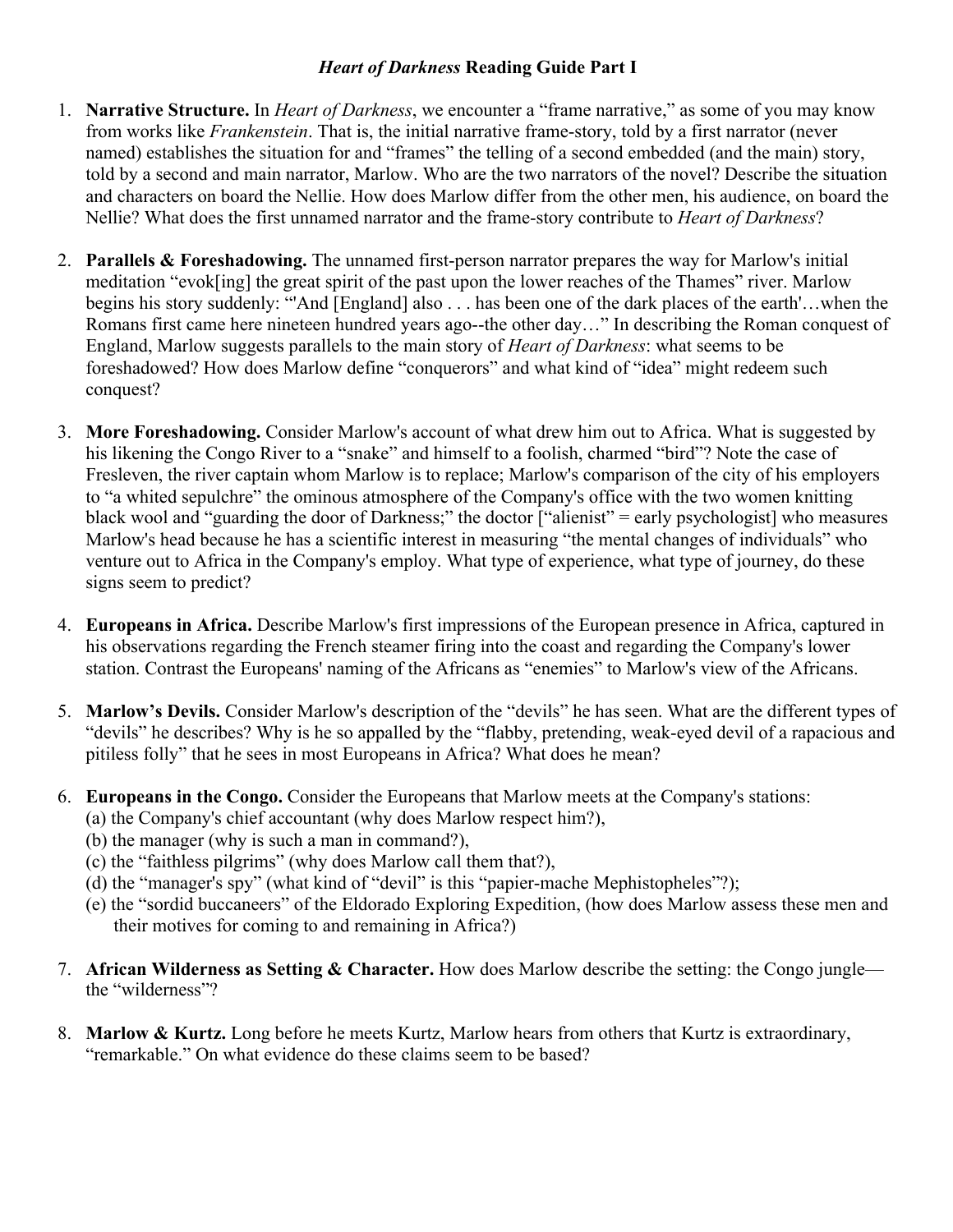## *Heart of Darkness* **Reading Guide Part II**

- 1. **Marlow & Kurtz.** Marlow, unobserved, overhears a conversation about Kurtz between the manager and his nephew, and states, "...I seemed to see Kurtz for the first time," turning his [Kurtz's] back on headquarters and home, "setting his face towards the depths of the wilderness..." Marlow wonders at Kurtz's motive in turning back to the Inner Station instead of returning home as he had intended. A bit later Marlow begins to supply an answer: "Everything belonged to him--but that was a trifle. The thing was to know what he belonged to, how many powers of darkness claimed him for their own." What do you think had called Kurtz back to his Inner Station in the "heart of darkness"?
- 2. **Marlow & Kurtz.** As Marlow progresses on his journey upriver, he grows increasingly "excited at the prospect of meeting Kurtz;" and when he thinks Kurtz might die before Marlow gets to him, Marlow confesses "extreme disappointment": he had looked forward to "a talk with Kurtz"—why? What do you think is the source of Marlow's fascination with Kurtz? Why does Marlow feel that to miss Kurtz would be to miss "my destiny in life"?
- 3. **African Wilderness as Setting & Character.** Marlow observes: "Going up the river was like travelling back to the earliest beginnings of the world," a past remembered "in the shape of an unrestful and noisy dream," amid this "strange" African "silence, a "stillness" without "peace"--the "stillness of an implacable force brooding over an inscrutable intention. It looked at you with a vengeful aspect." They "crawled toward Kurtz" and "penetrated deeper and deeper into the heart of darkness" (note this title allusion). "We were wanderers on a prehistoric earth"—an atavistic journey into the human past—"We could have fancied ourselves the first of men taking possession of an accursed inheritance, to be subdued at the cost of profound anguish and of excessive toil." What is this "accursed inheritance" that Marlow envisions? Kurtz has travelled up this river before Marlow—what has happened to Kurtz?
- 4. **Attitude toward Africans.** Describe Marlow's attitude toward black Africans. In particular, consider the attitudes expressed around p110. Why does he say that "the worst of it" is suspecting "their not being inhuman"? Why is the thought of "remote kinship" judged "Ugly" by Marlow? What is their "terrible frankness"—"truth stripped of its cloak of time"? What does Marlow mean when he says: "The mind of man is capable of anything--because everything is in it, all the past as well as all the future"? What does it take to prove that one is "as much of a man as these [Africans] on shore"?
- 5. **Self-Awareness.** Marlow admits that there is "an appeal to me in this fiendish row [the "wild and passionate uproar" of the Africans onshore]....Very well; I hear;...but I have a voice, too, and for good or evil mine is the speech that cannot be silenced." A bit later Marlow argues with himself about "whether or no I would talk openly with Kurtz," but doubts seriously whether it would matter: "my speech or my silence ...would be a mere futility," for "The essentials of this affair lay deep under the surface, beyond my reach, and beyond my power of meddling." Still, Marlow wants to talk to Kurtz and he must tell his [Marlow's own? Kurtz's] story of *Heart of Darkness*. Consider the theme of voice(s) : Marlow makes what he calls "the strange discovery" that Kurtz "presented himself as a voice." The Russian says, "'You don't talk with that man--you listen to him." Consider Kurtz's pamphlet for the "International Society for the Suppression of Savage Customs"—Kurtz's 17-pages of "eloquence" and its "luminous and terrifying" postcription: "Exterminate the brutes!"—as examples of what Kurtz has to say.
- 6. **Motif.** There is a dominant motif of perception that becomes particularly clear in this section (no pun intended). For example, the section starts with Marlow believing that he could "see Kurtz [clearly] for the first time." The attack on the boat is filled with references to sight and blindness and Kurtz is even referred to as a "shade" [pun intended this time]. Why is this motif so central to this section? How does it influence the reader's opinion of Marlow? of Kurtz?